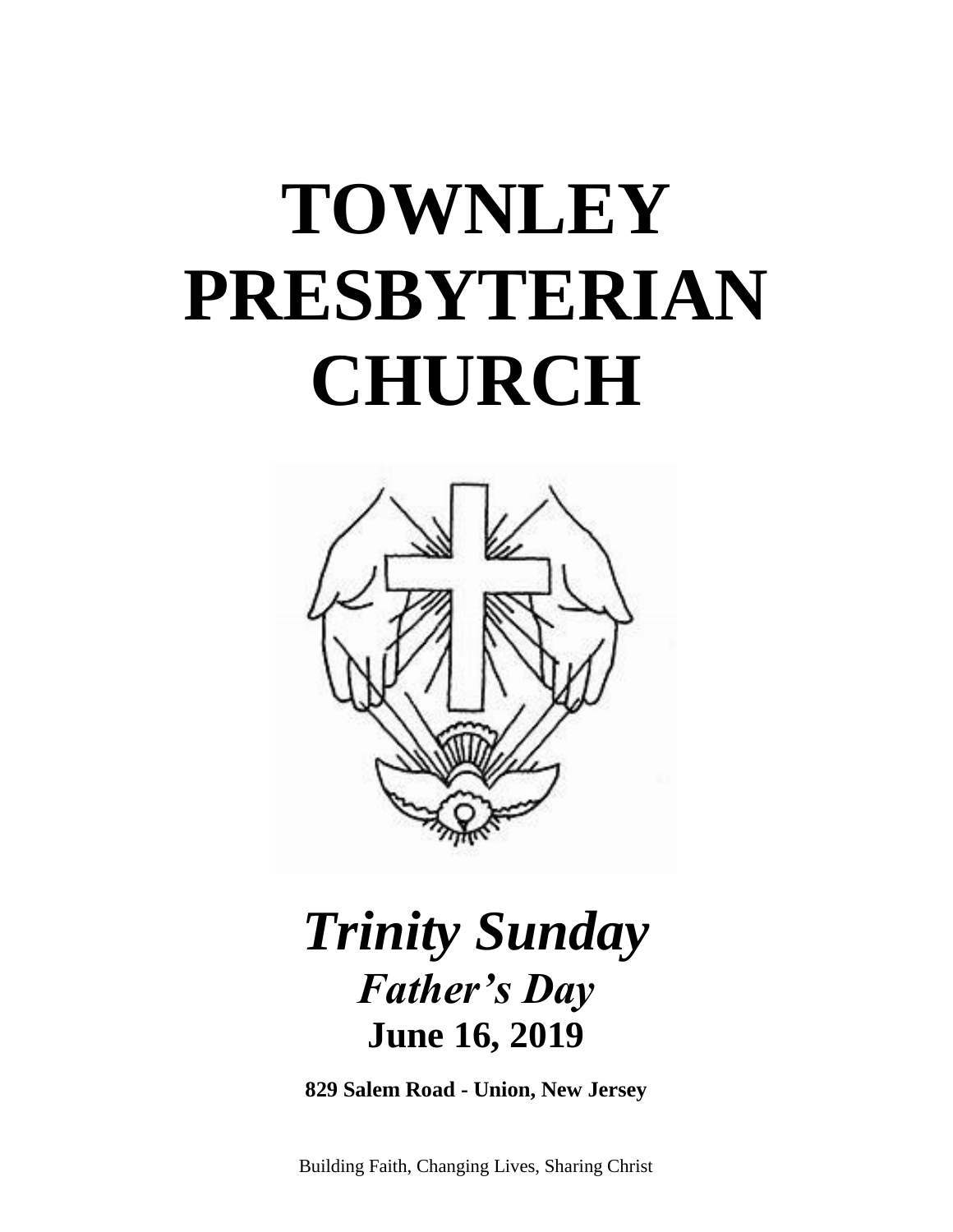### **ORDER OF WORSHIP**

### **PRELUDE**

### **WELCOME AND ANNOUNCEMENTS LAY LEADER**

#### **CALL TO WORSHIP (***Responsively***) LAY LEADER**

O Lord, our God, how majestic is your name in all the earth!

**Your voice causes the seas to roar and the winds to howl. You have set your glory above the heavens. The moon and the stars sing your praises.** 

What are human beings that you are mindful of us?

**Who are we that you care for us?**  Yet you have made us a little lower than the angels.

**You have crowned us with glory and honor.**  O Lord, our God, how majestic is your name in all the earth!

### **OPENING PRAYER LAY LEADER**

Holy Wisdom, Spirit of truth, we behold your glory in the starry heavens, and your wonder in the earth and sea. Who are we that you care for us so deeply? Why do you love us so completely? May we heed your clarion call to lead lives steeped in your wisdom, and to take delight in all of your goodness. Come into our lives and lead us into the fullness of your truth, that our lives might glorify you in all that we say and do. **Amen.**

**\*HYMN: #**15 "All Creatures of Our God and King"

#### **CALL TO CONFESSION LAY LEADER**

By faith in Jesus Christ, we are given access to the grace of God. Standing in that grace,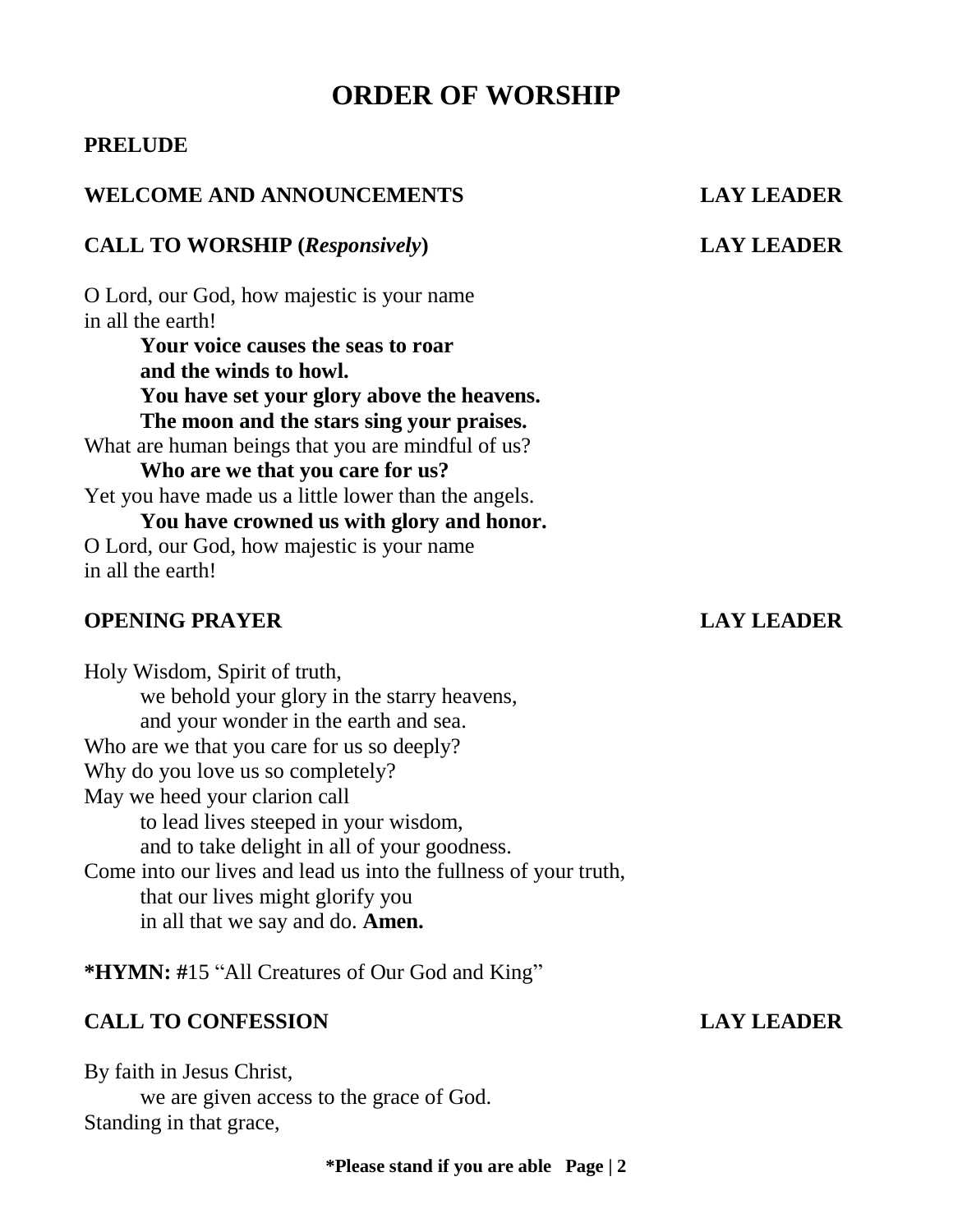we now confess our sins before God, seeking forgiveness and peace.

#### **PRAYER OF CONFESSION (in unison) ALL**

### **Spirit of truth, we long to take delight in the wisdom you would share with us, but it is often too much to bear. We yearn to joyfully receive the blessings that Wisdom seeks to bestow upon us, but we have trusted our own wisdom, turning away from the fullness of truth that you alone reveal. Forgive our inattention, and guide us into the sheer delight of bearing witness to your glory, that Wisdom may delight in us now as when the world was young. Amen.**

#### **DECLARATION OF FORGIVENESS LAY LEADER**

When God fashioned us from the dust of the ground, Wisdom rejoiced before the Lord, delighting in the human race. Wisdom calls to bless us and delight in us now, not to curse us. Have hope and take heart.

#### **\*GLORIA PATRI ALL**

**Glory be to the Father, and to the Son, and to the Holy Ghost; As it was in the beginning, is now, and ever shall be, World without end. Amen.**

#### **\*THE PEACE LAY LEADER**

Jesus promises to send us the Spirit of truth to guide us into all truth.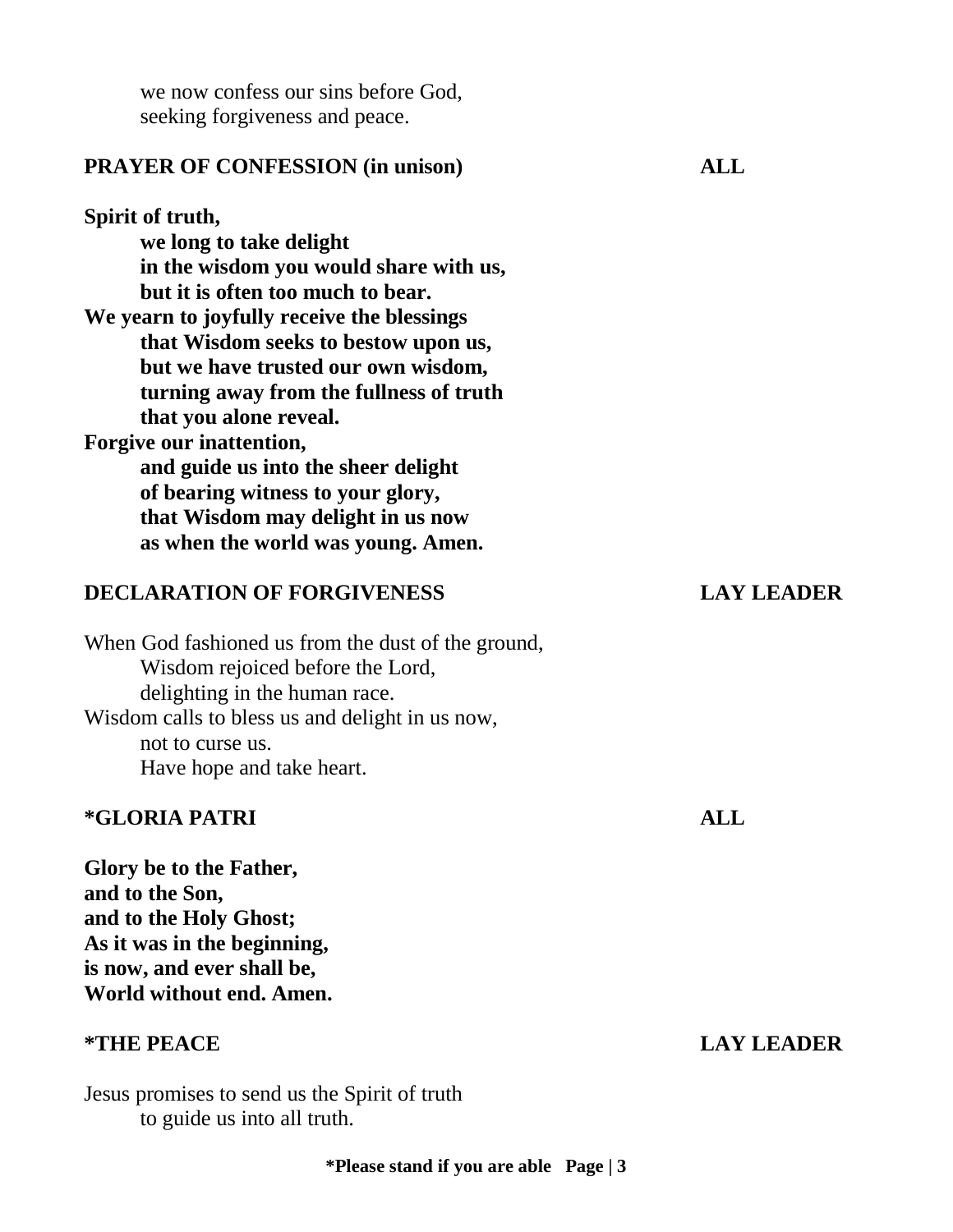| May we express the truth of God's love in the Spirit,<br>as we share the peace of Christ with one another this day.                                                   |               |
|-----------------------------------------------------------------------------------------------------------------------------------------------------------------------|---------------|
| The Peace of Christ be with you!<br>And also with you.                                                                                                                |               |
| <b>ANTHEM:</b> "God Is There" by J. Paul Williams and Jimbo Stevens                                                                                                   |               |
| <b>PRAYER FOR ILLUMINATION</b>                                                                                                                                        | <b>PASTOR</b> |
| <b>SCRIPTURE:</b>                                                                                                                                                     | <b>PASTOR</b> |
| Proverbs 8:1-4, 22-31; Psalm 8; Romans 5:1-5; John 16:12-15                                                                                                           |               |
| <b>SERMON</b> "The Trinity"                                                                                                                                           | <b>PASTOR</b> |
| <b>*HYMN:</b> #4 "Holy God, We Praise Your Name"                                                                                                                      |               |
| A TIME OF SHARING - JOYS AND CONCERNS                                                                                                                                 | <b>PASTOR</b> |
| <b>PRAYERS OF THE PEOPLE AND THE LORD'S PRAYER</b><br>(Responsively)                                                                                                  | <b>PASTOR</b> |
| Holy God, you are more than we can know or name,<br>yet we call on you again and again<br>for you alone are God.<br>God, in your wisdom, hear our prayer.             |               |
| We cannot live apart from you,<br>for you have called us into your triune life.<br>Your steadfast love surrounds us all our days.                                     |               |
| Wherever we may be—<br>on a high mountain or a path in a shadowed valley,<br>at a crossroads on our journey,<br>outside the gates of welcome or in some inner circle— |               |
| you call to us, delighting in the human race.<br>God, in your wisdom, hear our prayer.                                                                                |               |
| We come before you in thanksgiving                                                                                                                                    |               |
| for all the gifts you have given that delight us so:                                                                                                                  |               |
| for the beauty of this season;                                                                                                                                        |               |
| for the lives of those who bless us beyond their knowing;                                                                                                             |               |
| for this community of faith by which we are nurtured and challenged;                                                                                                  |               |
| for opportunities to serve you by serving others;                                                                                                                     |               |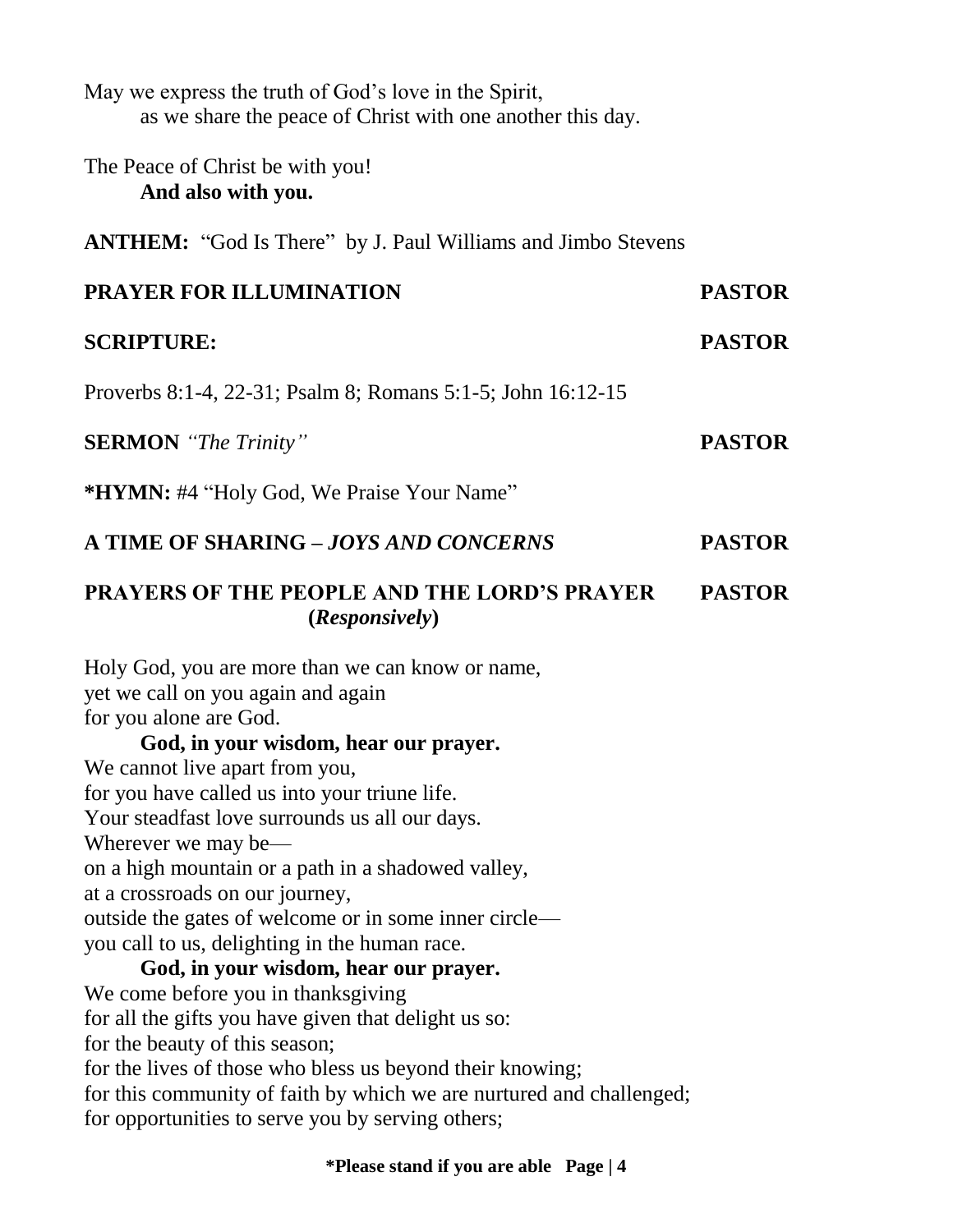for goals accomplished; and for the gift of life granted yet again today.

**God, in your wisdom, hear our prayer.**  We come before you humbly and hopeful in need: for those we know who are suffering today because of illness in mind, body, or spirit; for those trying to make a difficult decision; for those grieving a loss, an ending, a dream deferred. We pray for healing and strength in every broken place of our lives. We long for the hope you alone can give hope that does not disappoint us but rolls away stones of death and despair.

### **God, in your wisdom, hear our prayer.**

We pray for those whose livelihood is precarious, for those who live at the edge of poverty's precipice, and for those who live in temporary shelter and tenuous provision. In the public square and in the privacy of our conscience, help us find the will and the way toward a common good.

#### **God, in your wisdom, hear our prayer.**

We come before you earnestly and urgently for this world in turmoil: for the chaos loose in the natural world drought and floods, earthquakes and tornadoes heal the earth, we pray. May those who are starving, thirsty, or left in destruction's debris be restored. We pray for the turmoil we cause through war and violence, hatred and prejudice, by our indifference and by our calculation. Bring an end to our warring ways, until civilians and soldiers live in safety and peace. Root out of our hearts the seeds of bigotry and narrow-mindedness. Stir us from apathy, increase in us empathy that we may love as you love.

### **God, in your wisdom, hear our prayer.**

As we pray in the name of the One who taught us to pray, saying…**Our Father…**

### **INVITATION TO THE OFFERING LAY LEADER**

Bring your different gifts,

your many languages,

your unique ways of offering yourself to God and God's world.

#### **\*Please stand if you are able Page | 5**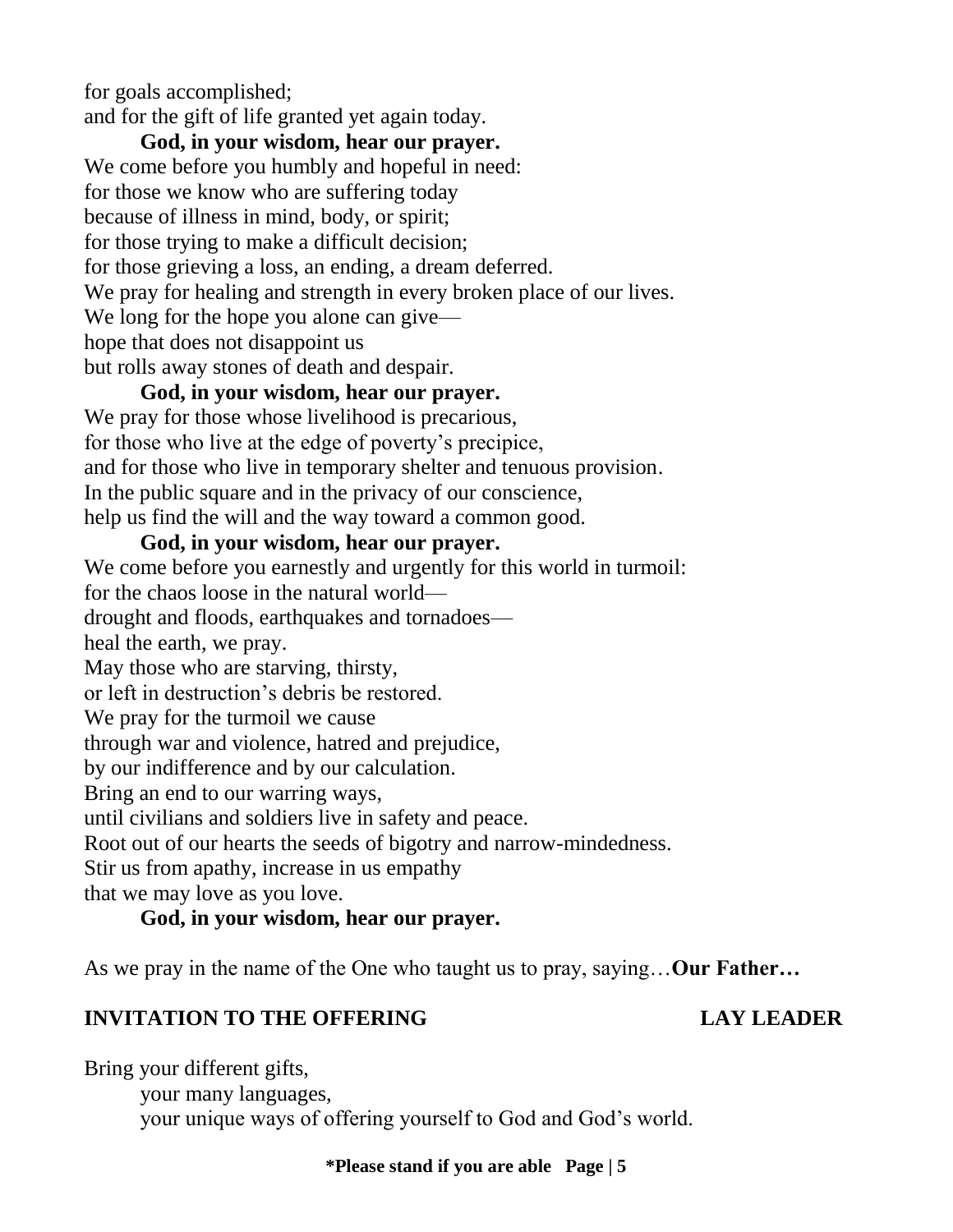All of your gifts are welcome here, in whatever way you are ready to offer them.

#### **\*OFFERTORY RESPONSE: HYMN #175** "Seek Ye First"

*Seek ye first the kingdom of God And His righteousness; And all these things shall be added unto you. Allelu, alleluia!*

*Ask, and it shall be given unto you; Seek, and ye shall find. Knock, and the door shall be opened unto you. Allelu, alleluia!!*

#### **OFFERTORY PRAYER LAY LEADER**

Sovereign God, you have set us as stewards over the works of your hands. May the offerings we bring you this day reflect the seriousness of your commission to be stewards of your gifts; may they be signs of our willingness to joyfully share your bounty with the world. **Amen.**

**\*HYMN:** #757 "Today We All Are Called to Be Disciples"

### **CHARGE and BLESSING PASTOR**

#### **POSTLUDE**

#### *WORSHIPPERS AND GUESTS ARE INVITED:*

*Join us downstairs in the Fellowship Hall following this worship service for snacks and fellowship.*